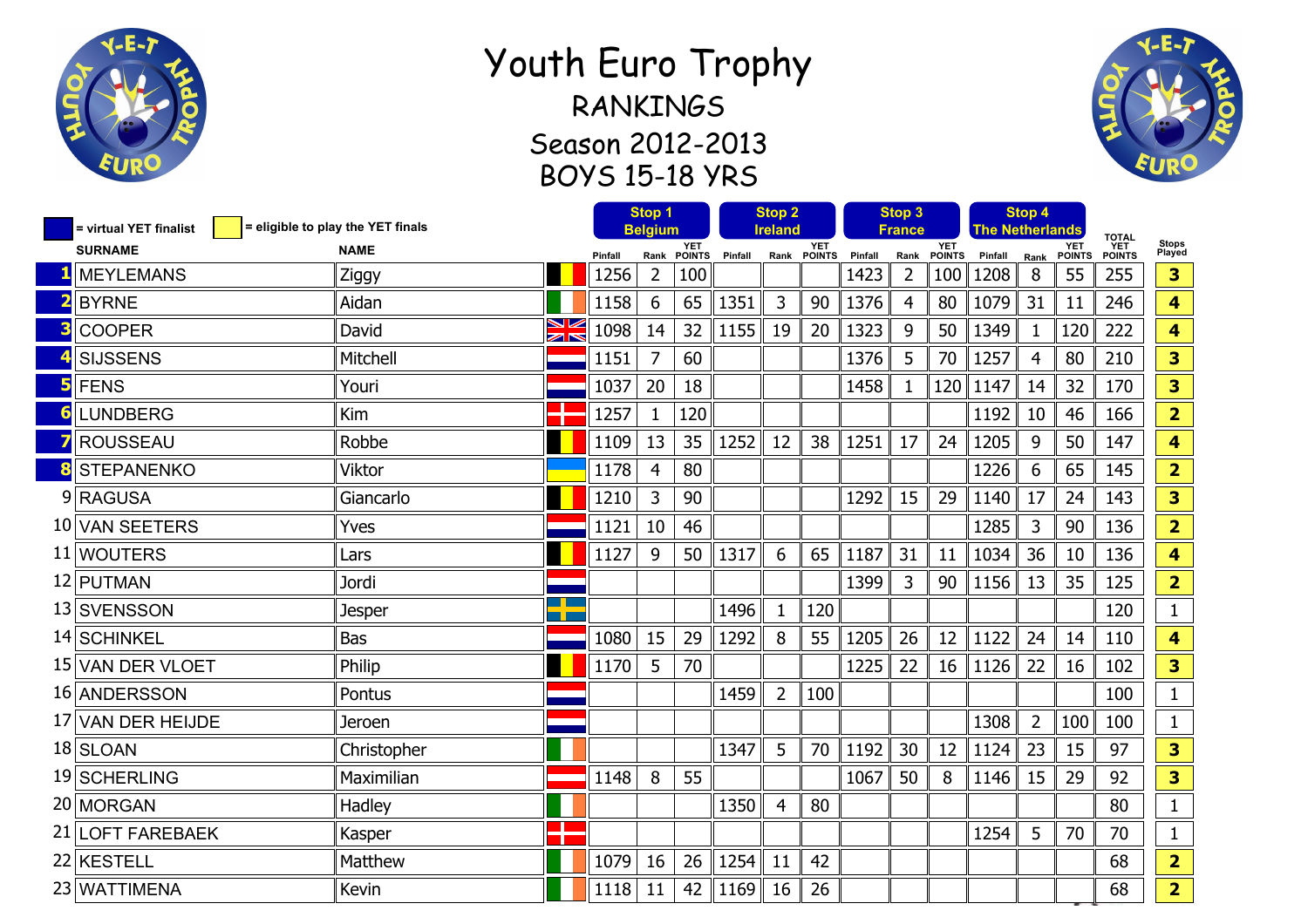| 24 SCHUURMAN       | Joshua         |                   |      |                 |           |      |                |    | 1349 | 6              | 65 |      |                |    | 65 | $\mathbf{1}$   |
|--------------------|----------------|-------------------|------|-----------------|-----------|------|----------------|----|------|----------------|----|------|----------------|----|----|----------------|
| 25 VAN HOOF        | Giel           |                   | 1056 | 17              | 24        |      |                |    | 1231 | 20             | 18 | 1130 | 19             | 20 | 62 | 3              |
| 26 ANDERSSON       | Max            |                   |      |                 |           | 1301 | $\overline{7}$ | 60 |      |                |    |      |                |    | 60 | $\mathbf{1}$   |
| $27$ JORG          | Marc           | ۰                 |      |                 |           |      |                |    | 1348 | $\overline{7}$ | 60 |      |                |    | 60 | $\mathbf{1}$   |
| 28 CELLER          | Christian      |                   |      |                 |           |      |                |    |      |                |    | 1225 | $\overline{7}$ | 60 | 60 | $\mathbf{1}$   |
| 29 DUBUS           | Clement        |                   | 1112 | 12              | 38        |      |                |    | 1232 | 19             | 20 |      |                |    | 58 | $\overline{2}$ |
| 30 MOUVEROUX       | Gaetan         |                   |      |                 |           |      |                |    | 1332 | 8              | 55 |      |                |    | 55 | $\mathbf{1}$   |
| 31 MC KAY          | Daniel         |                   |      |                 |           | 1283 | 9              | 50 |      |                |    |      |                |    | 50 | $\mathbf{1}$   |
| 32 MCCOLL          | Michael        |                   |      |                 |           | 1278 | 10             | 46 |      |                |    |      |                |    | 46 | $\mathbf{1}$   |
| 33 HACHIN          | Christophe     |                   |      |                 |           |      |                |    | 1316 | 10             | 46 |      |                |    | 46 | $\mathbf{1}$   |
| 34 BARTAIRE        | Mike           |                   |      |                 |           |      |                |    | 1314 | 11             | 42 |      |                |    | 42 | $\mathbf{1}$   |
| 35 <b>IEROMIN</b>  | Anton          |                   |      |                 |           |      |                |    |      |                |    | 1187 | 11             | 42 | 42 | $\mathbf{1}$   |
| 36 GERARD          | <b>Nicolas</b> |                   |      |                 |           |      |                |    | 1314 | 12             | 38 |      |                |    | 38 | $\mathbf{1}$   |
| 37 VIEBERINK       | Damian         |                   |      |                 |           |      |                |    |      |                |    | 1160 | 12             | 38 | 38 | $\mathbf{1}$   |
| 38 VALLA           | Paul           |                   | 1030 | 21              | 17        |      |                |    | 1110 | 40             | 10 | 862  | 48             | 8  | 35 | 3              |
| 39 BIONDI          | Marco          | V<br>$\mathbb{Z}$ |      |                 |           | 1249 | 13             | 35 |      |                |    |      |                |    | 35 | $\mathbf{1}$   |
| $40$ CARE          | Michel         | ٠                 |      |                 |           |      |                |    | 1306 | 13             | 35 |      |                |    | 35 | $\mathbf{1}$   |
| 41 DE HAAN         | <b>Justin</b>  |                   | 994  | 23              | 15        |      |                |    | 977  | 60             | 6  | 1073 | 33             | 11 | 32 | 3              |
| 42 ENGBLOM         | Axel           |                   |      |                 |           | 1197 | 14             | 32 |      |                |    |      |                |    | 32 | $\mathbf{1}$   |
| 43 BOULANGER       | Cedric         |                   |      |                 |           |      |                |    | 1300 | 14             | 32 |      |                |    | 32 | $\mathbf{1}$   |
| 44 VAN ENGELEN     | Timothy        |                   | 924  | 32              | <b>11</b> |      |                |    | 1081 | 49             | 8  | 1062 | 34             | 11 | 30 | 3              |
| 45 PERSIC          | Pontus         |                   |      |                 |           | 1174 | 15             | 29 |      |                |    |      |                |    | 29 | $\mathbf{1}$   |
| 46 BILLAUT         | Keny           |                   | 972  | 26              | 12        |      |                |    | 1215 | 23             | 15 |      |                |    | 27 | $\overline{2}$ |
| 47 DUPAY           | Jason          |                   | 1015 | 22              | 16        |      |                |    | 1166 | 32             | 11 |      |                |    | 27 | $\overline{2}$ |
| 48 PAGE            | Nathan         |                   |      |                 |           |      |                |    | 1287 | 16             | 26 |      |                |    | 26 | $\mathbf{1}$   |
| 49 VAN BROEKHOVEN  | Kevin          |                   |      |                 |           |      |                |    |      |                |    | 1145 | 16             | 26 | 26 | $\mathbf{1}$   |
| 50 PILECKY         | Marco          |                   | 983  | 25              | 13        |      |                |    | 1153 | 34             | 11 |      |                |    | 24 | $\overline{2}$ |
| $51$ KESTELL       | Christopher    |                   |      |                 |           | 1167 | 17             | 24 |      |                |    |      |                |    | 24 | $\mathbf{1}$   |
| 52 VAN OOSTERWIJCK | Yenno          |                   | 930  | 30 <sup>°</sup> | 12        |      |                |    |      |                |    | 1055 | 35             | 11 | 23 | $\overline{2}$ |
| 53 VANDEWEGHE      | Enzo           |                   | 1050 | 18              | 22        |      |                |    |      |                |    |      |                |    | 22 | $\mathbf{1}$   |
| 54 DILLON          | Stephen        |                   |      |                 |           | 1161 | 18             | 22 |      |                |    |      |                |    | 22 | $\mathbf{1}$   |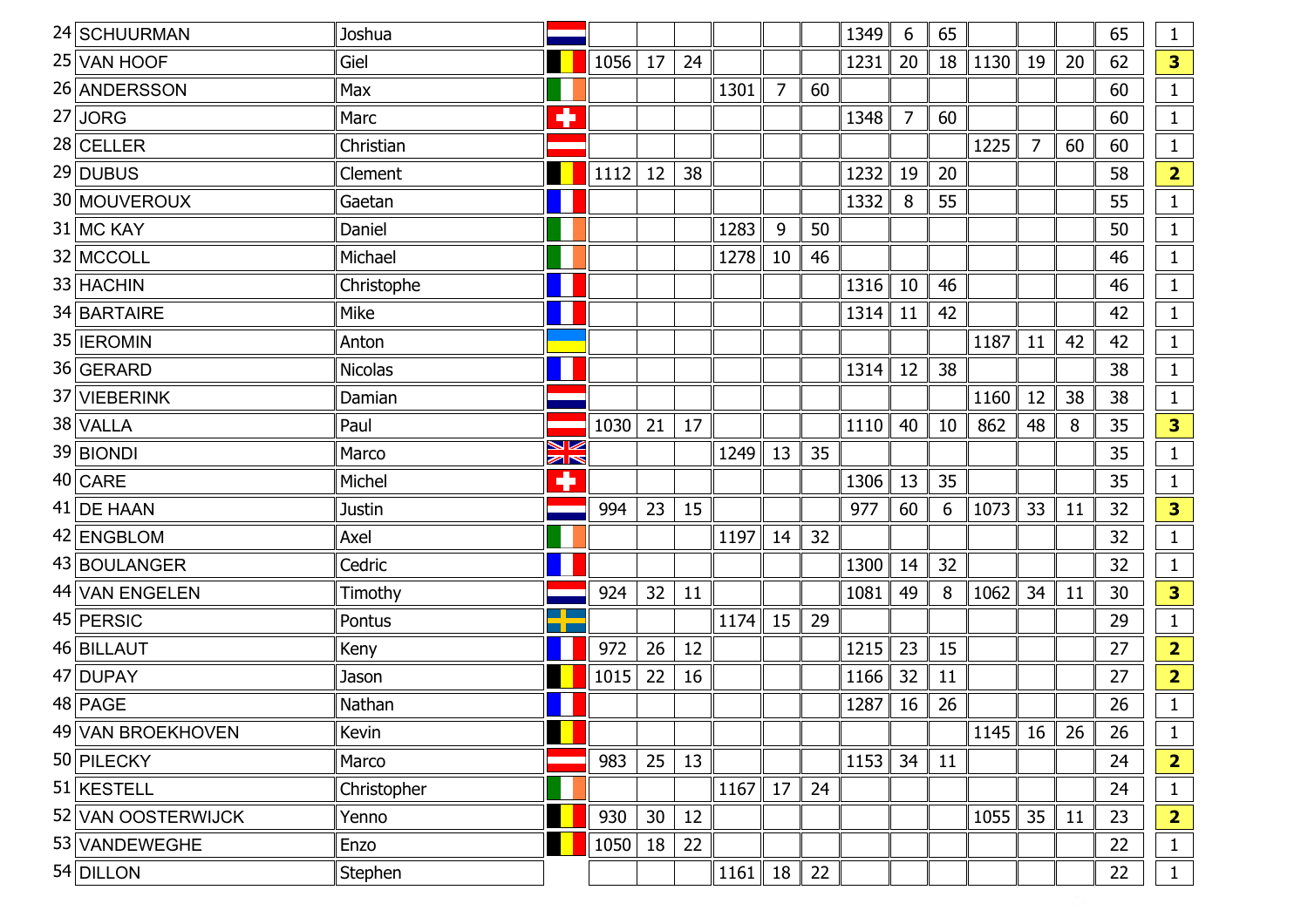| 55 KHARKOV         | Artem          |             |      |    |    |      |    |    | 1245 | 18 | 22             |      |    |    | 22 | 1              |
|--------------------|----------------|-------------|------|----|----|------|----|----|------|----|----------------|------|----|----|----|----------------|
| 56 OOSTEN          | Michael        |             |      |    |    |      |    |    |      |    |                | 1134 | 18 | 22 | 22 | $\mathbf{1}$   |
| 57 VAN HOUTVEN     | Steven         |             | 928  | 31 | 11 |      |    |    |      |    |                | 999  | 38 | 10 | 21 | $\overline{2}$ |
| 58 VAN OOSTERWIJCK | Andy           |             | 952  | 27 | 12 |      |    |    |      |    |                | 908  | 45 | 9  | 21 | $\overline{2}$ |
| 59 ROMAN           | Joachim        |             | 1045 | 19 | 20 |      |    |    |      |    |                |      |    |    | 20 | $\mathbf{1}$   |
| 60 VAN HOUTVEN     | Wesley         |             | 801  | 37 | 10 |      |    |    |      |    |                | 919  | 44 | 9  | 19 | $\overline{2}$ |
| 61 WASCHKE         | <b>Nicolas</b> |             | 932  | 29 | 12 |      |    |    | 1021 | 53 | $\overline{7}$ |      |    |    | 19 | $\overline{2}$ |
| 62 MURRAY          | Calvin         | N<br>A<br>K |      |    |    |      |    |    | 1034 | 52 | 7              | 1116 | 27 | 12 | 19 | $\overline{2}$ |
| 63 KAVANAGH        | Philip         | N<br>A<br>R |      |    |    | 1146 | 20 | 18 |      |    |                |      |    |    | 18 | $\mathbf{1}$   |
| 64 CLAAS           | Dennis         |             |      |    |    |      |    |    |      |    |                | 1128 | 20 | 18 | 18 | $\mathbf{1}$   |
| 65 BOGAARTS        | Jake           |             | 881  | 34 | 11 |      |    |    | 1004 | 57 | 6              |      |    |    | 17 | $\overline{2}$ |
| 66 FLORA           | Erik           | <u>a La</u> |      |    |    | 1142 | 21 | 17 |      |    |                |      |    |    | 17 | $\mathbf{1}$   |
| 67 PICARD          | Mathieu        |             |      |    |    |      |    |    | 1229 | 21 | 17             |      |    |    | 17 | $\mathbf{1}$   |
| 68 MASTER          | Roy            |             |      |    |    |      |    |    |      |    |                | 1128 | 21 | 17 | 17 | $\mathbf{1}$   |
| 69 LEONG           | Ryan           |             |      |    |    | 1090 | 22 | 16 |      |    |                |      |    |    | 16 | $\mathbf{1}$   |
| 70 BYRNE           | Gareth         |             |      |    |    | 1071 | 23 | 15 |      |    |                |      |    |    | 15 | $\mathbf{1}$   |
| 71 BROUX           | <b>Stef</b>    |             | 983  | 24 | 14 |      |    |    |      |    |                |      |    |    | 14 | $\mathbf{1}$   |
| 72 LEOBIDA         | Eoghan         |             |      |    |    | 1034 | 24 | 14 |      |    |                |      |    |    | 14 | $\mathbf{1}$   |
| 73 ROSSIGNOL       | Valentin       |             |      |    |    |      |    |    | 1210 | 24 | 14             |      |    |    | 14 | $\mathbf{1}$   |
| 74 O'NEILL         | John           |             |      |    |    | 1016 | 25 | 13 |      |    |                |      |    |    | 13 | $\mathbf{1}$   |
| 75 FACON           | Julien         |             |      |    |    |      |    |    | 1209 | 25 | 13             |      |    |    | 13 | $\mathbf{1}$   |
| 76 VAN DEUTEKOM    | Jacco          |             |      |    |    |      |    |    |      |    |                | 1122 | 25 | 13 | 13 | $\mathbf{1}$   |
| 77 KESTELEYN       | Giel           |             | 941  | 28 | 12 |      |    |    |      |    |                |      |    |    | 12 | $\mathbf{1}$   |
| 78 CULLEN          | Adam           |             |      |    |    | 1008 | 26 | 12 |      |    |                |      |    |    | 12 | $\mathbf{1}$   |
| 79 O'CONNOR        | Nathan         |             |      |    |    | 975  | 27 | 12 |      |    |                |      |    |    | 12 | $\mathbf{1}$   |
| 80 MARTIN          | Adam           |             |      |    |    | 956  | 28 | 12 |      |    |                |      |    |    | 12 | $\mathbf 1$    |
| $81$ BAZIRE        | Jérémy         |             |      |    |    |      |    |    | 1204 | 27 | 12             |      |    |    | 12 | $\mathbf{1}$   |
| 82 FARMER          | <b>James</b>   |             |      |    |    |      |    |    | 1203 | 28 | 12             |      |    |    | 12 | $\mathbf{1}$   |
| 83 MAURY           | Alexandre      |             |      |    |    |      |    |    | 1200 | 29 | 12             |      |    |    | 12 | $\mathbf 1$    |
| 84 ALMA            | Paul           |             |      |    |    |      |    |    |      |    |                | 1099 | 30 | 12 | 12 | $\mathbf{1}$   |
| 85 BOUMA           | Ronald         |             |      |    |    |      |    |    |      |    |                | 1107 | 29 | 12 | 12 | $\mathbf 1$    |
|                    |                |             |      |    |    |      |    |    |      |    |                |      |    |    |    |                |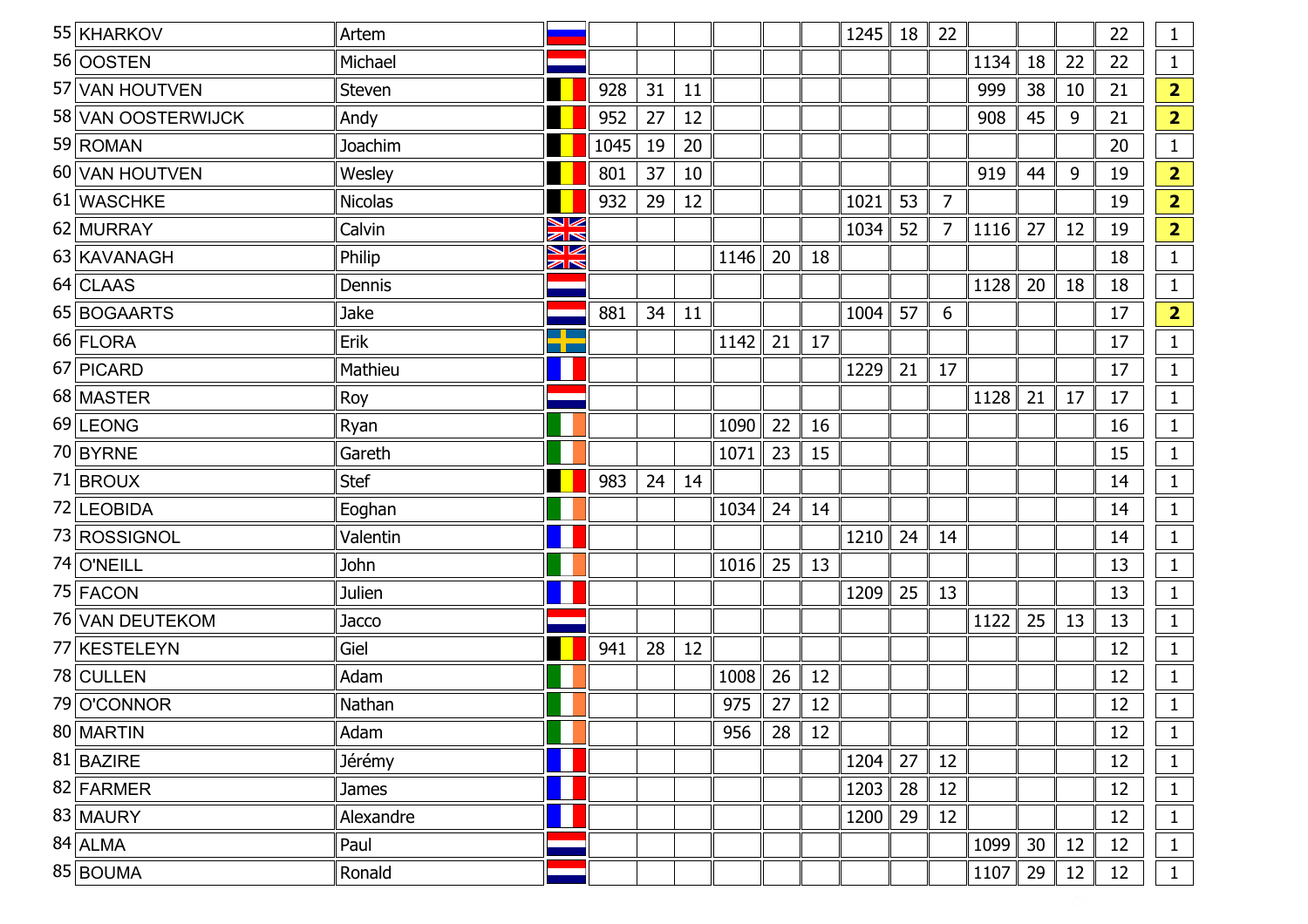| 86 GORTER           | Wesley         |   |     |    |    |  |      |    |    | 1119 | 26 | 12 | 12 | $\mathbf{1}$ |
|---------------------|----------------|---|-----|----|----|--|------|----|----|------|----|----|----|--------------|
| 87 WIERING          | Jan            |   |     |    |    |  |      |    |    | 1109 | 28 | 12 | 12 | $\mathbf{1}$ |
| 88 MAES             | Wesley         |   | 891 | 33 | 11 |  |      |    |    |      |    |    | 11 | $\mathbf{1}$ |
| 89 RESPAILLIE       | Steyn          |   | 862 | 35 | 11 |  |      |    |    |      |    |    | 11 | $\mathbf{1}$ |
| 90 PAQUEREAU        | Antoine        |   |     |    |    |  | 1152 | 35 | 11 |      |    |    | 11 | $\mathbf{1}$ |
| 91 PERRET           | Theo           |   |     |    |    |  | 1163 | 33 | 11 |      |    |    | 11 | $\mathbf{1}$ |
| 92 LATERVEER        | Vincent        |   |     |    |    |  |      |    |    | 1078 | 32 | 11 | 11 | $\mathbf{1}$ |
| 93 BOUCHAM          | Benjamin       |   | 842 | 36 | 10 |  |      |    |    |      |    |    | 10 | $\mathbf{1}$ |
| 94 BROECKX          | Dylan          |   | 736 | 39 | 10 |  |      |    |    |      |    |    | 10 | $\mathbf{1}$ |
| 95 BUSTOS-CASTANEDA | Joaquin        |   | 125 | 40 | 10 |  |      |    |    |      |    |    | 10 | $\mathbf{1}$ |
| 96 QUISQUATER       | Maxime         |   | 754 | 38 | 10 |  |      |    |    |      |    |    | 10 | $\mathbf{1}$ |
| 97 MARTIN           | Alexandre      |   |     |    |    |  | 1148 | 36 | 10 |      |    |    | 10 | $\mathbf{1}$ |
| 98 ROBERT           | Clément        | Н |     |    |    |  | 1147 | 37 | 10 |      |    |    | 10 | $\mathbf{1}$ |
| 99 STURZENEGGER     | Phillip        | ÷ |     |    |    |  | 1112 | 39 | 10 |      |    |    | 10 | $\mathbf{1}$ |
| 100 ZAMPIN          | Kevin          |   |     |    |    |  | 1146 | 38 | 10 |      |    |    | 10 | $\mathbf{1}$ |
| 101 CHARITE         | Michael        |   |     |    |    |  |      |    |    | 962  | 40 | 10 | 10 | $\mathbf{1}$ |
| 102 DE ROODT        | Davey          |   |     |    |    |  |      |    |    | 967  | 39 | 10 | 10 | $\mathbf{1}$ |
| 103 DEN HARTOG      | Robin          |   |     |    |    |  |      |    |    | 1013 | 37 | 10 | 10 | $\mathbf{1}$ |
| 104 DUMAS           | <b>Nicolas</b> |   |     |    |    |  | 1109 | 42 | 9  |      |    |    | 9  | $\mathbf{1}$ |
| 105 NIOBET          | Simon          |   |     |    |    |  | 1100 | 43 | 9  |      |    |    | 9  | $\mathbf 1$  |
| 106 SAULNIER        | Valentin       |   |     |    |    |  | 1110 | 41 | 9  |      |    |    | 9  | $\mathbf{1}$ |
| 107 SIMON           | Clément        |   |     |    |    |  | 1096 | 45 | 9  |      |    |    | 9  | $\mathbf 1$  |
| 108 VILLIER         | Jérémy         |   |     |    |    |  | 1098 | 44 | 9  |      |    |    | 9  | $\mathbf{1}$ |
| $109$ BEIJ          | <b>Jerry</b>   |   |     |    |    |  |      |    |    | 945  | 43 | 9  | 9  | $\mathbf{1}$ |
| 110 DAMEN           | Danny          |   |     |    |    |  |      |    |    | 957  | 41 | 9  | 9  | $\mathbf{1}$ |
| 111  <sub>OMS</sub> | Jordy          |   |     |    |    |  |      |    |    | 948  | 42 | 9  | 9  | $\mathbf{1}$ |
| 112 BOITEUX         | Cedric         |   |     |    |    |  | 1083 | 47 | 8  |      |    |    | 8  | $\mathbf{1}$ |
| 113 BOTHOREL        | Martin         | П |     |    |    |  | 1082 | 48 | 8  |      |    |    | 8  | $\mathbf{1}$ |
| $114$ MAIA          | Florian        |   |     |    |    |  | 1090 | 46 | 8  |      |    |    | 8  | $\mathbf{1}$ |
| $115$ DE HEIJ       | Yorick         |   |     |    |    |  |      |    |    | 903  | 46 | 8  | 8  | $\mathbf{1}$ |
| $116$ FLORIS        | Diego          |   |     |    |    |  |      |    |    | 693  | 50 | 8  | 8  | $\mathbf{1}$ |
|                     |                |   |     |    |    |  |      |    |    |      |    |    |    |              |